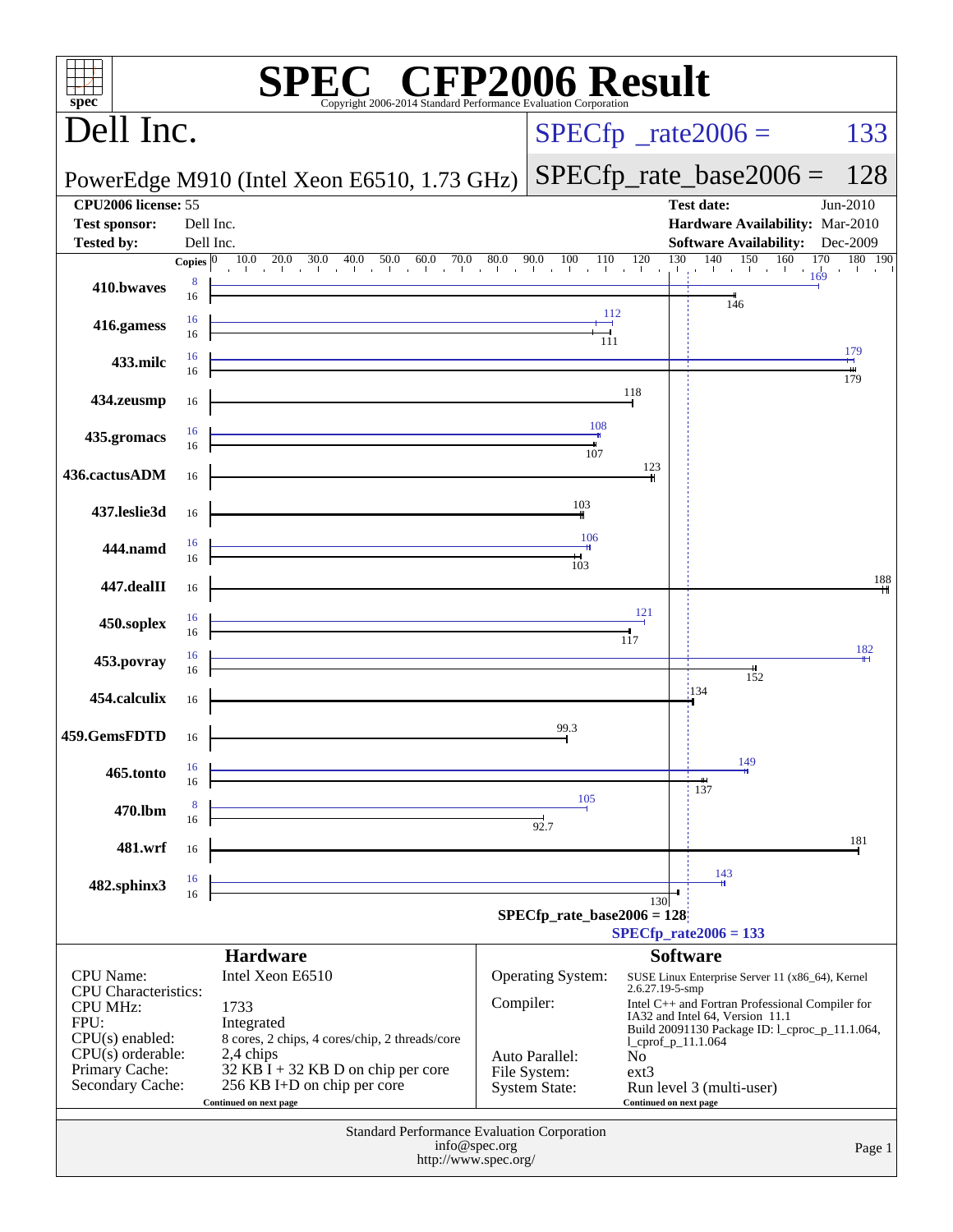| $spec^*$                                                                                                                                                                                                                                                                                                                                       |                      |                |       | <b>SPEC CFP2006 Result</b>    |       |                              |            |               |                            |              |                                                                                                          |              |                |              |
|------------------------------------------------------------------------------------------------------------------------------------------------------------------------------------------------------------------------------------------------------------------------------------------------------------------------------------------------|----------------------|----------------|-------|-------------------------------|-------|------------------------------|------------|---------------|----------------------------|--------------|----------------------------------------------------------------------------------------------------------|--------------|----------------|--------------|
| Dell Inc.                                                                                                                                                                                                                                                                                                                                      |                      |                |       |                               |       | 133<br>$SPECfp_{rate}2006 =$ |            |               |                            |              |                                                                                                          |              |                |              |
| PowerEdge M910 (Intel Xeon E6510, 1.73 GHz)                                                                                                                                                                                                                                                                                                    |                      |                |       |                               |       |                              |            |               | $SPECfp\_rate\_base2006 =$ |              |                                                                                                          | 128          |                |              |
| CPU2006 license: 55<br><b>Test date:</b><br>Jun-2010<br><b>Test sponsor:</b><br>Hardware Availability: Mar-2010<br>Dell Inc.<br>Dell Inc.<br><b>Software Availability:</b><br><b>Tested by:</b><br>Dec-2009                                                                                                                                    |                      |                |       |                               |       |                              |            |               |                            |              |                                                                                                          |              |                |              |
| 12 MB I+D on chip per chip<br><b>Base Pointers:</b><br>64-bit<br>L <sub>3</sub> Cache:<br>Peak Pointers:<br>$32/64$ -bit<br>Other Cache:<br>None<br>Other Software:<br>None<br>Memory:<br>128 GB (32 x 4 GB DDR3-1066 OR RDIMM, CL7, ECC,<br>downclocked to 800 MHz)<br>Disk Subsystem:<br>1 x 146 GB 15000 RPM SAS<br>Other Hardware:<br>None |                      |                |       |                               |       |                              |            |               |                            |              |                                                                                                          |              |                |              |
|                                                                                                                                                                                                                                                                                                                                                | <b>Results Table</b> |                |       |                               |       |                              |            |               |                            |              |                                                                                                          |              |                |              |
| <b>Benchmark</b>                                                                                                                                                                                                                                                                                                                               | <b>Copies</b>        | <b>Seconds</b> | Ratio | <b>Base</b><br><b>Seconds</b> | Ratio | <b>Seconds</b>               | Ratio      | <b>Copies</b> | <b>Seconds</b>             | <b>Ratio</b> | <b>Peak</b><br><b>Seconds</b>                                                                            | <b>Ratio</b> | <b>Seconds</b> | <b>Ratio</b> |
| 410.bwayes                                                                                                                                                                                                                                                                                                                                     | 16                   | 1492           | 146   | 1488                          | 146   | 1488                         | 146        | 8             | 642                        | 169          | 642                                                                                                      | 169          | 642            | 169          |
| 416.gamess                                                                                                                                                                                                                                                                                                                                     | 16                   | 2810           | 111   | 2947                          | 106   | 2819                         | 111        | 16            | 2797                       | 112          | 2799                                                                                                     | 112          | 2916           | 107          |
| 433.milc                                                                                                                                                                                                                                                                                                                                       | 16                   | 824            | 178   | 817                           | 180   | 821                          | <u>179</u> | 16            | 829                        | 177          | 820                                                                                                      | 179          | 819            | 179          |
| 434.zeusmp                                                                                                                                                                                                                                                                                                                                     | 16                   | 1237           | 118   | 1240                          | 117   | 1238                         | 118        | 16            | 1237                       | 118          | 1240                                                                                                     | 117          | 1238           | 118          |
| 435.gromacs                                                                                                                                                                                                                                                                                                                                    | 16                   | 1071           | 107   | 1068                          | 107   | 1064                         | 107        | 16            | 1058                       | <b>108</b>   | 1059                                                                                                     | 108          | 1052           | 109          |
| 436.cactusADM                                                                                                                                                                                                                                                                                                                                  | 16                   | 1547           | 124   | 1555                          | 123   | 1558                         | 123        | 16            | 1547                       | 124          | 1555                                                                                                     | 123          | 1558           | 123          |
| 437.leslie3d                                                                                                                                                                                                                                                                                                                                   | 16                   | 1447           | 104   | 1461                          | 103   | 1454                         | 103        | 16            | 1447                       | 104          | 1461                                                                                                     | 103          | 1454           | <b>103</b>   |
| 444.namd                                                                                                                                                                                                                                                                                                                                       | 16                   | 1246           | 103   | 1266                          | 101   | 1242                         | 103        | 16            | 1215                       | <b>106</b>   | 1213                                                                                                     | 106          | 1224           | 105          |
| 447.dealII                                                                                                                                                                                                                                                                                                                                     | 16                   | 970            | 189   | 978                           | 187   | 972                          | 188        | 16            | 970                        | 189          | 978                                                                                                      | 187          | 972            | 188          |
| $450$ .soplex                                                                                                                                                                                                                                                                                                                                  | 16                   | 1147           | 116   | 1142                          | 117   | 1143                         | 117        | 16            | 1104                       | 121          | 1105                                                                                                     | 121          | 1105           | 121          |
| 453.povray                                                                                                                                                                                                                                                                                                                                     | 16                   | 560            | 152   | 564                           | 151   | 561                          | 152        | 16            | 467                        | 182          | 464                                                                                                      | 184          | 469            | 182          |
| 454.calculix                                                                                                                                                                                                                                                                                                                                   | 16                   | 985            | 134   | 982                           | 134   | 982                          | 134        | 16            | 985                        | 134          | 982                                                                                                      | 134          | 982            | 134          |
| 459.GemsFDTD                                                                                                                                                                                                                                                                                                                                   | 16                   | 1712           | 99.1  | 1707                          | 99.4  | 1709                         | 99.3       | 16            | 1712                       | 99.1         | 1707                                                                                                     | 99.4         | 1709           | 99.3         |
| $ 465$ .tonto                                                                                                                                                                                                                                                                                                                                  | 16                   | 1151           | 137   | 1138                          | 138   | 1146                         | 137        | 16            | 1052                       | 150          | 1054                                                                                                     | 149          | 1059           | 149          |
| 470.1bm                                                                                                                                                                                                                                                                                                                                        | 16                   | 2370           | 92.8  | 2374                          | 92.6  | 2371                         | 92.7       | 8             | 1050                       | 105          | 1049                                                                                                     | 105          | 1049           | 105          |
| 481.wrf                                                                                                                                                                                                                                                                                                                                        | 16                   | 991            | 180   | 990                           | 181   | 990                          | 181        | 16            | 991                        | 180          | 990                                                                                                      | 181          | 990            | 181          |
| $482$ .sphinx $3$                                                                                                                                                                                                                                                                                                                              | 16                   | 2399           | 130   | 2395                          | 130   | 2391                         | 130        | 16            | 2181                       | 143          | 2191                                                                                                     | 142          | 2178           | 143          |
|                                                                                                                                                                                                                                                                                                                                                |                      |                |       |                               |       |                              |            |               |                            |              | Results appear in the order in which they were run. Bold underlined text indicates a median measurement. |              |                |              |

### **[Submit Notes](http://www.spec.org/auto/cpu2006/Docs/result-fields.html#SubmitNotes)**

The config file option 'submit' was used. numactl was used to bind copies to the cores

### **[Operating System Notes](http://www.spec.org/auto/cpu2006/Docs/result-fields.html#OperatingSystemNotes)**

'ulimit -s unlimited' was used to set the stacksize to unlimited prior to run

### **[Platform Notes](http://www.spec.org/auto/cpu2006/Docs/result-fields.html#PlatformNotes)**

 vm.zone\_reclaim\_mode = 1 in /etc/sysctl.conf file BIOS Settings: Power Management = Maximum Performance (Default = Active Power Controller)

> Standard Performance Evaluation Corporation [info@spec.org](mailto:info@spec.org) <http://www.spec.org/>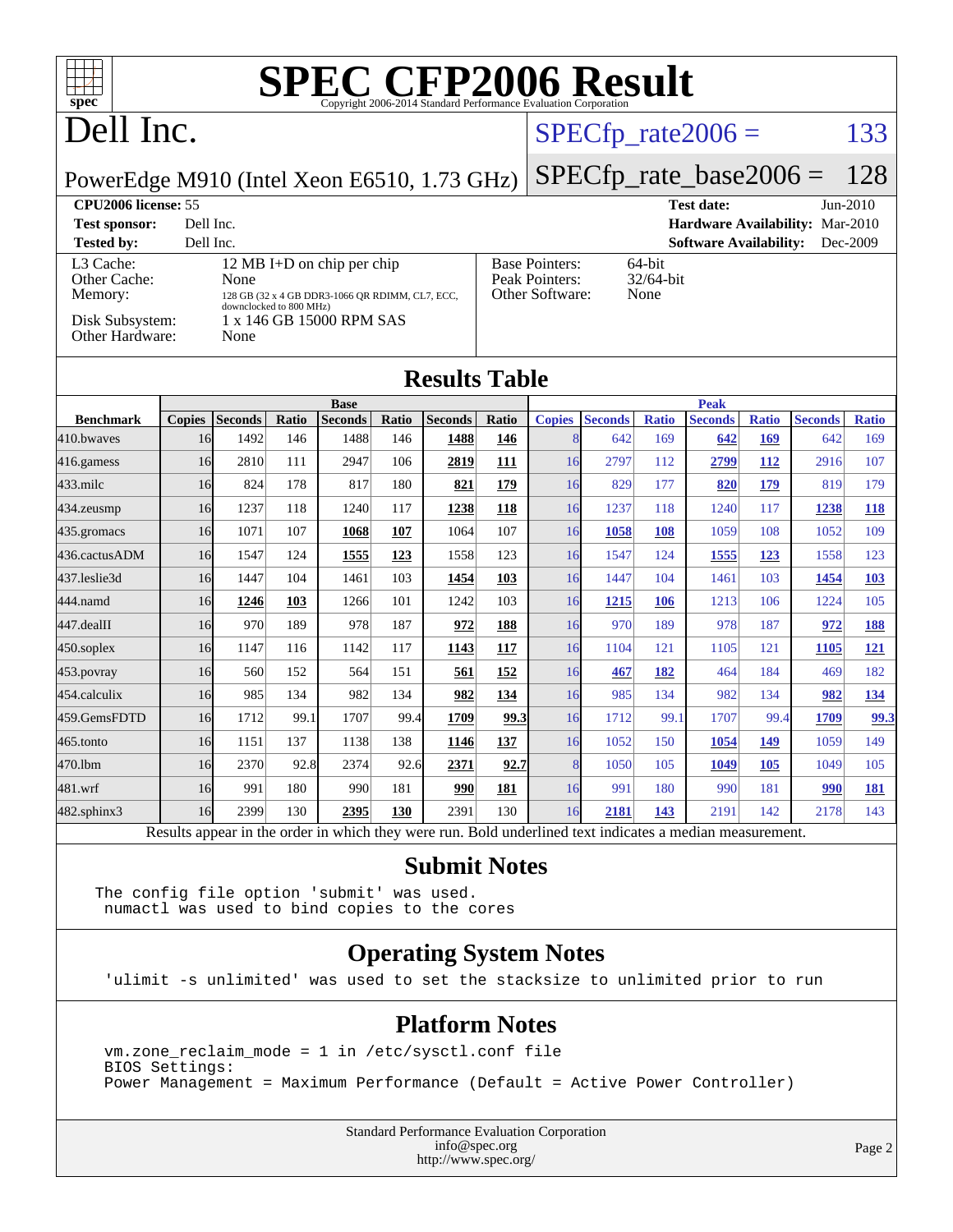

# **[SPEC CFP2006 Result](http://www.spec.org/auto/cpu2006/Docs/result-fields.html#SPECCFP2006Result)**

# Dell Inc.

 $SPECTp_rate2006 = 133$ 

PowerEdge M910 (Intel Xeon E6510, 1.73 GHz) [SPECfp\\_rate\\_base2006 =](http://www.spec.org/auto/cpu2006/Docs/result-fields.html#SPECfpratebase2006) 128

**[CPU2006 license:](http://www.spec.org/auto/cpu2006/Docs/result-fields.html#CPU2006license)** 55 **[Test date:](http://www.spec.org/auto/cpu2006/Docs/result-fields.html#Testdate)** Jun-2010 **[Test sponsor:](http://www.spec.org/auto/cpu2006/Docs/result-fields.html#Testsponsor)** Dell Inc. **[Hardware Availability:](http://www.spec.org/auto/cpu2006/Docs/result-fields.html#HardwareAvailability)** Mar-2010 **[Tested by:](http://www.spec.org/auto/cpu2006/Docs/result-fields.html#Testedby)** Dell Inc. **[Software Availability:](http://www.spec.org/auto/cpu2006/Docs/result-fields.html#SoftwareAvailability)** Dec-2009

### **[General Notes](http://www.spec.org/auto/cpu2006/Docs/result-fields.html#GeneralNotes)**

Binaries were compiled on SLES 10 with Binutils 2.18.50.0.7.20080502

# **[Base Compiler Invocation](http://www.spec.org/auto/cpu2006/Docs/result-fields.html#BaseCompilerInvocation)**

[C benchmarks](http://www.spec.org/auto/cpu2006/Docs/result-fields.html#Cbenchmarks):  $\text{icc}$   $-\text{m64}$ 

[C++ benchmarks:](http://www.spec.org/auto/cpu2006/Docs/result-fields.html#CXXbenchmarks) [icpc -m64](http://www.spec.org/cpu2006/results/res2010q3/cpu2006-20100803-12838.flags.html#user_CXXbase_intel_icpc_64bit_bedb90c1146cab66620883ef4f41a67e)

[Fortran benchmarks](http://www.spec.org/auto/cpu2006/Docs/result-fields.html#Fortranbenchmarks): [ifort -m64](http://www.spec.org/cpu2006/results/res2010q3/cpu2006-20100803-12838.flags.html#user_FCbase_intel_ifort_64bit_ee9d0fb25645d0210d97eb0527dcc06e)

[Benchmarks using both Fortran and C](http://www.spec.org/auto/cpu2006/Docs/result-fields.html#BenchmarksusingbothFortranandC): [icc -m64](http://www.spec.org/cpu2006/results/res2010q3/cpu2006-20100803-12838.flags.html#user_CC_FCbase_intel_icc_64bit_0b7121f5ab7cfabee23d88897260401c) [ifort -m64](http://www.spec.org/cpu2006/results/res2010q3/cpu2006-20100803-12838.flags.html#user_CC_FCbase_intel_ifort_64bit_ee9d0fb25645d0210d97eb0527dcc06e)

 $410.1$   $\ldots$  paper cput in

### **[Base Portability Flags](http://www.spec.org/auto/cpu2006/Docs/result-fields.html#BasePortabilityFlags)**

| 410.0Waves: -DSPEC CPU LP64                |                                                                |
|--------------------------------------------|----------------------------------------------------------------|
| 416.gamess: -DSPEC_CPU_LP64                |                                                                |
| 433.milc: -DSPEC CPU LP64                  |                                                                |
| 434.zeusmp: -DSPEC_CPU_LP64                |                                                                |
| 435.gromacs: -DSPEC_CPU_LP64 -nofor_main   |                                                                |
| 436.cactusADM: -DSPEC CPU LP64 -nofor main |                                                                |
| 437.leslie3d: -DSPEC CPU LP64              |                                                                |
| 444.namd: -DSPEC CPU LP64                  |                                                                |
| 447.dealII: -DSPEC CPU LP64                |                                                                |
| 450.soplex: -DSPEC_CPU_LP64                |                                                                |
| 453.povray: -DSPEC_CPU_LP64                |                                                                |
| 454.calculix: -DSPEC CPU LP64 -nofor main  |                                                                |
| 459. GemsFDTD: - DSPEC CPU LP64            |                                                                |
| 465.tonto: -DSPEC CPU LP64                 |                                                                |
| 470.1bm: - DSPEC CPU LP64                  |                                                                |
|                                            | 481.wrf: -DSPEC CPU_LP64 -DSPEC_CPU_CASE_FLAG -DSPEC_CPU_LINUX |
| 482.sphinx3: -DSPEC CPU LP64               |                                                                |
|                                            |                                                                |

### **[Base Optimization Flags](http://www.spec.org/auto/cpu2006/Docs/result-fields.html#BaseOptimizationFlags)**

[C benchmarks](http://www.spec.org/auto/cpu2006/Docs/result-fields.html#Cbenchmarks): [-xSSE4.2](http://www.spec.org/cpu2006/results/res2010q3/cpu2006-20100803-12838.flags.html#user_CCbase_f-xSSE42_f91528193cf0b216347adb8b939d4107) [-ipo](http://www.spec.org/cpu2006/results/res2010q3/cpu2006-20100803-12838.flags.html#user_CCbase_f-ipo) [-O3](http://www.spec.org/cpu2006/results/res2010q3/cpu2006-20100803-12838.flags.html#user_CCbase_f-O3) [-no-prec-div](http://www.spec.org/cpu2006/results/res2010q3/cpu2006-20100803-12838.flags.html#user_CCbase_f-no-prec-div) [-static](http://www.spec.org/cpu2006/results/res2010q3/cpu2006-20100803-12838.flags.html#user_CCbase_f-static) [C++ benchmarks:](http://www.spec.org/auto/cpu2006/Docs/result-fields.html#CXXbenchmarks) [-xSSE4.2](http://www.spec.org/cpu2006/results/res2010q3/cpu2006-20100803-12838.flags.html#user_CXXbase_f-xSSE42_f91528193cf0b216347adb8b939d4107) [-ipo](http://www.spec.org/cpu2006/results/res2010q3/cpu2006-20100803-12838.flags.html#user_CXXbase_f-ipo) [-O3](http://www.spec.org/cpu2006/results/res2010q3/cpu2006-20100803-12838.flags.html#user_CXXbase_f-O3) [-no-prec-div](http://www.spec.org/cpu2006/results/res2010q3/cpu2006-20100803-12838.flags.html#user_CXXbase_f-no-prec-div) [-static](http://www.spec.org/cpu2006/results/res2010q3/cpu2006-20100803-12838.flags.html#user_CXXbase_f-static)

[Fortran benchmarks](http://www.spec.org/auto/cpu2006/Docs/result-fields.html#Fortranbenchmarks): [-xSSE4.2](http://www.spec.org/cpu2006/results/res2010q3/cpu2006-20100803-12838.flags.html#user_FCbase_f-xSSE42_f91528193cf0b216347adb8b939d4107) [-ipo](http://www.spec.org/cpu2006/results/res2010q3/cpu2006-20100803-12838.flags.html#user_FCbase_f-ipo) [-O3](http://www.spec.org/cpu2006/results/res2010q3/cpu2006-20100803-12838.flags.html#user_FCbase_f-O3) [-no-prec-div](http://www.spec.org/cpu2006/results/res2010q3/cpu2006-20100803-12838.flags.html#user_FCbase_f-no-prec-div) [-static](http://www.spec.org/cpu2006/results/res2010q3/cpu2006-20100803-12838.flags.html#user_FCbase_f-static)

Continued on next page

Standard Performance Evaluation Corporation [info@spec.org](mailto:info@spec.org) <http://www.spec.org/>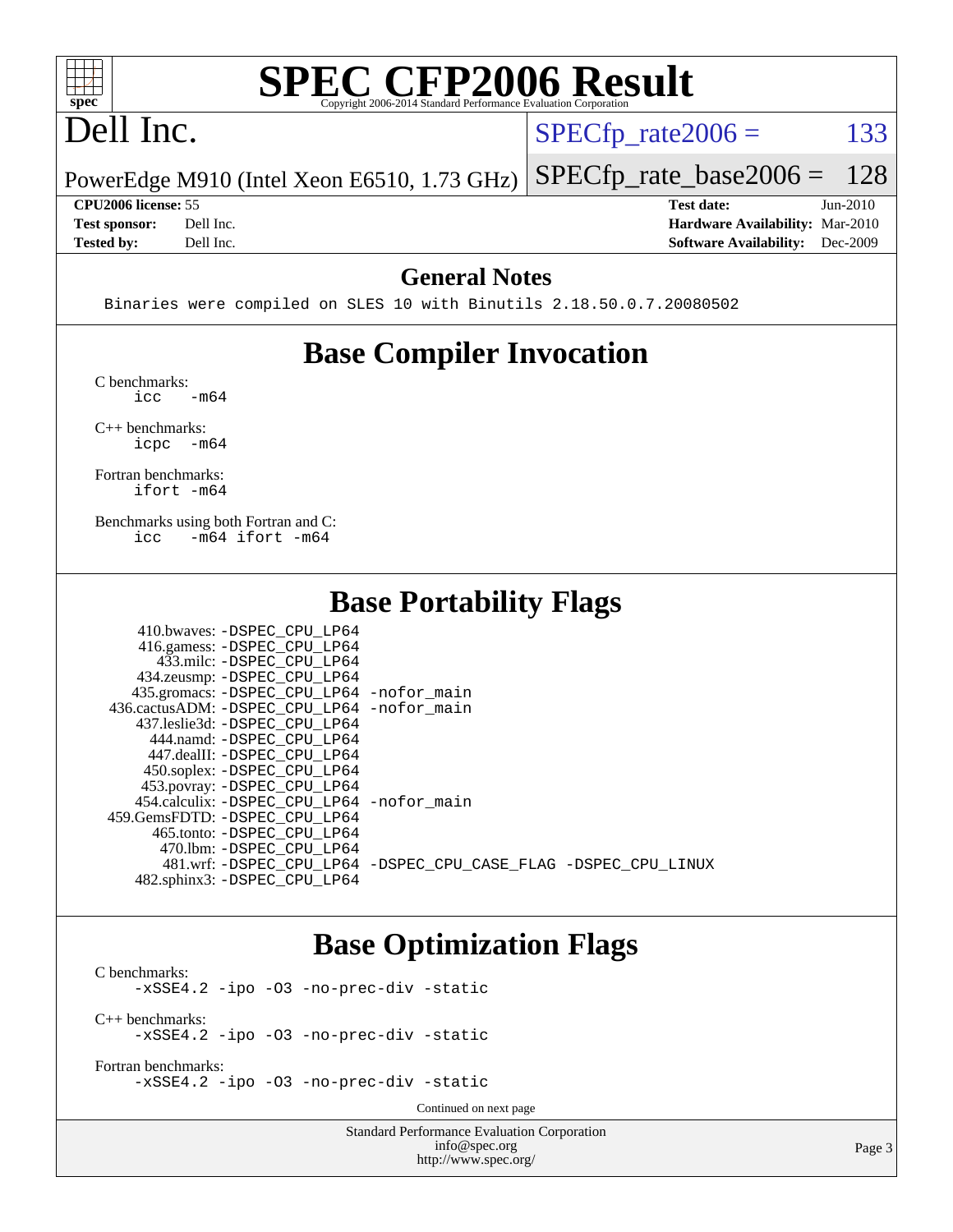

# **[SPEC CFP2006 Result](http://www.spec.org/auto/cpu2006/Docs/result-fields.html#SPECCFP2006Result)**

# Dell Inc.

 $SPECTp\_rate2006 = 133$ 

PowerEdge M910 (Intel Xeon E6510, 1.73 GHz) [SPECfp\\_rate\\_base2006 =](http://www.spec.org/auto/cpu2006/Docs/result-fields.html#SPECfpratebase2006) 128

**[CPU2006 license:](http://www.spec.org/auto/cpu2006/Docs/result-fields.html#CPU2006license)** 55 **[Test date:](http://www.spec.org/auto/cpu2006/Docs/result-fields.html#Testdate)** Jun-2010 **[Test sponsor:](http://www.spec.org/auto/cpu2006/Docs/result-fields.html#Testsponsor)** Dell Inc. **[Hardware Availability:](http://www.spec.org/auto/cpu2006/Docs/result-fields.html#HardwareAvailability)** Mar-2010 **[Tested by:](http://www.spec.org/auto/cpu2006/Docs/result-fields.html#Testedby)** Dell Inc. **[Software Availability:](http://www.spec.org/auto/cpu2006/Docs/result-fields.html#SoftwareAvailability)** Dec-2009

# **[Base Optimization Flags \(Continued\)](http://www.spec.org/auto/cpu2006/Docs/result-fields.html#BaseOptimizationFlags)**

[Benchmarks using both Fortran and C](http://www.spec.org/auto/cpu2006/Docs/result-fields.html#BenchmarksusingbothFortranandC):

[-xSSE4.2](http://www.spec.org/cpu2006/results/res2010q3/cpu2006-20100803-12838.flags.html#user_CC_FCbase_f-xSSE42_f91528193cf0b216347adb8b939d4107) [-ipo](http://www.spec.org/cpu2006/results/res2010q3/cpu2006-20100803-12838.flags.html#user_CC_FCbase_f-ipo) [-O3](http://www.spec.org/cpu2006/results/res2010q3/cpu2006-20100803-12838.flags.html#user_CC_FCbase_f-O3) [-no-prec-div](http://www.spec.org/cpu2006/results/res2010q3/cpu2006-20100803-12838.flags.html#user_CC_FCbase_f-no-prec-div) [-static](http://www.spec.org/cpu2006/results/res2010q3/cpu2006-20100803-12838.flags.html#user_CC_FCbase_f-static)

## **[Peak Compiler Invocation](http://www.spec.org/auto/cpu2006/Docs/result-fields.html#PeakCompilerInvocation)**

[C benchmarks \(except as noted below\)](http://www.spec.org/auto/cpu2006/Docs/result-fields.html#Cbenchmarksexceptasnotedbelow):<br> $\frac{1}{\text{CC}}$  -m64  $-m64$ 

482.sphinx3: [icc -m32](http://www.spec.org/cpu2006/results/res2010q3/cpu2006-20100803-12838.flags.html#user_peakCCLD482_sphinx3_intel_icc_32bit_a6a621f8d50482236b970c6ac5f55f93)

[C++ benchmarks \(except as noted below\):](http://www.spec.org/auto/cpu2006/Docs/result-fields.html#CXXbenchmarksexceptasnotedbelow) [icpc -m64](http://www.spec.org/cpu2006/results/res2010q3/cpu2006-20100803-12838.flags.html#user_CXXpeak_intel_icpc_64bit_bedb90c1146cab66620883ef4f41a67e)

450.soplex: [icpc -m32](http://www.spec.org/cpu2006/results/res2010q3/cpu2006-20100803-12838.flags.html#user_peakCXXLD450_soplex_intel_icpc_32bit_4e5a5ef1a53fd332b3c49e69c3330699)

[Fortran benchmarks](http://www.spec.org/auto/cpu2006/Docs/result-fields.html#Fortranbenchmarks): [ifort -m64](http://www.spec.org/cpu2006/results/res2010q3/cpu2006-20100803-12838.flags.html#user_FCpeak_intel_ifort_64bit_ee9d0fb25645d0210d97eb0527dcc06e)

[Benchmarks using both Fortran and C](http://www.spec.org/auto/cpu2006/Docs/result-fields.html#BenchmarksusingbothFortranandC): [icc -m64](http://www.spec.org/cpu2006/results/res2010q3/cpu2006-20100803-12838.flags.html#user_CC_FCpeak_intel_icc_64bit_0b7121f5ab7cfabee23d88897260401c) [ifort -m64](http://www.spec.org/cpu2006/results/res2010q3/cpu2006-20100803-12838.flags.html#user_CC_FCpeak_intel_ifort_64bit_ee9d0fb25645d0210d97eb0527dcc06e)

# **[Peak Portability Flags](http://www.spec.org/auto/cpu2006/Docs/result-fields.html#PeakPortabilityFlags)**

 410.bwaves: [-DSPEC\\_CPU\\_LP64](http://www.spec.org/cpu2006/results/res2010q3/cpu2006-20100803-12838.flags.html#suite_peakPORTABILITY410_bwaves_DSPEC_CPU_LP64) 416.gamess: [-DSPEC\\_CPU\\_LP64](http://www.spec.org/cpu2006/results/res2010q3/cpu2006-20100803-12838.flags.html#suite_peakPORTABILITY416_gamess_DSPEC_CPU_LP64) 433.milc: [-DSPEC\\_CPU\\_LP64](http://www.spec.org/cpu2006/results/res2010q3/cpu2006-20100803-12838.flags.html#suite_peakPORTABILITY433_milc_DSPEC_CPU_LP64) 434.zeusmp: [-DSPEC\\_CPU\\_LP64](http://www.spec.org/cpu2006/results/res2010q3/cpu2006-20100803-12838.flags.html#suite_peakPORTABILITY434_zeusmp_DSPEC_CPU_LP64) 435.gromacs: [-DSPEC\\_CPU\\_LP64](http://www.spec.org/cpu2006/results/res2010q3/cpu2006-20100803-12838.flags.html#suite_peakPORTABILITY435_gromacs_DSPEC_CPU_LP64) [-nofor\\_main](http://www.spec.org/cpu2006/results/res2010q3/cpu2006-20100803-12838.flags.html#user_peakLDPORTABILITY435_gromacs_f-nofor_main) 436.cactusADM: [-DSPEC\\_CPU\\_LP64](http://www.spec.org/cpu2006/results/res2010q3/cpu2006-20100803-12838.flags.html#suite_peakPORTABILITY436_cactusADM_DSPEC_CPU_LP64) [-nofor\\_main](http://www.spec.org/cpu2006/results/res2010q3/cpu2006-20100803-12838.flags.html#user_peakLDPORTABILITY436_cactusADM_f-nofor_main) 437.leslie3d: [-DSPEC\\_CPU\\_LP64](http://www.spec.org/cpu2006/results/res2010q3/cpu2006-20100803-12838.flags.html#suite_peakPORTABILITY437_leslie3d_DSPEC_CPU_LP64) 444.namd: [-DSPEC\\_CPU\\_LP64](http://www.spec.org/cpu2006/results/res2010q3/cpu2006-20100803-12838.flags.html#suite_peakPORTABILITY444_namd_DSPEC_CPU_LP64) 447.dealII: [-DSPEC\\_CPU\\_LP64](http://www.spec.org/cpu2006/results/res2010q3/cpu2006-20100803-12838.flags.html#suite_peakPORTABILITY447_dealII_DSPEC_CPU_LP64) 453.povray: [-DSPEC\\_CPU\\_LP64](http://www.spec.org/cpu2006/results/res2010q3/cpu2006-20100803-12838.flags.html#suite_peakPORTABILITY453_povray_DSPEC_CPU_LP64) 454.calculix: [-DSPEC\\_CPU\\_LP64](http://www.spec.org/cpu2006/results/res2010q3/cpu2006-20100803-12838.flags.html#suite_peakPORTABILITY454_calculix_DSPEC_CPU_LP64) [-nofor\\_main](http://www.spec.org/cpu2006/results/res2010q3/cpu2006-20100803-12838.flags.html#user_peakLDPORTABILITY454_calculix_f-nofor_main) 459.GemsFDTD: [-DSPEC\\_CPU\\_LP64](http://www.spec.org/cpu2006/results/res2010q3/cpu2006-20100803-12838.flags.html#suite_peakPORTABILITY459_GemsFDTD_DSPEC_CPU_LP64) 465.tonto: [-DSPEC\\_CPU\\_LP64](http://www.spec.org/cpu2006/results/res2010q3/cpu2006-20100803-12838.flags.html#suite_peakPORTABILITY465_tonto_DSPEC_CPU_LP64) 470.lbm: [-DSPEC\\_CPU\\_LP64](http://www.spec.org/cpu2006/results/res2010q3/cpu2006-20100803-12838.flags.html#suite_peakPORTABILITY470_lbm_DSPEC_CPU_LP64) 481.wrf: [-DSPEC\\_CPU\\_LP64](http://www.spec.org/cpu2006/results/res2010q3/cpu2006-20100803-12838.flags.html#suite_peakPORTABILITY481_wrf_DSPEC_CPU_LP64) [-DSPEC\\_CPU\\_CASE\\_FLAG](http://www.spec.org/cpu2006/results/res2010q3/cpu2006-20100803-12838.flags.html#b481.wrf_peakCPORTABILITY_DSPEC_CPU_CASE_FLAG) [-DSPEC\\_CPU\\_LINUX](http://www.spec.org/cpu2006/results/res2010q3/cpu2006-20100803-12838.flags.html#b481.wrf_peakCPORTABILITY_DSPEC_CPU_LINUX)

# **[Peak Optimization Flags](http://www.spec.org/auto/cpu2006/Docs/result-fields.html#PeakOptimizationFlags)**

[C benchmarks](http://www.spec.org/auto/cpu2006/Docs/result-fields.html#Cbenchmarks):

Continued on next page

Standard Performance Evaluation Corporation [info@spec.org](mailto:info@spec.org) <http://www.spec.org/>

Page 4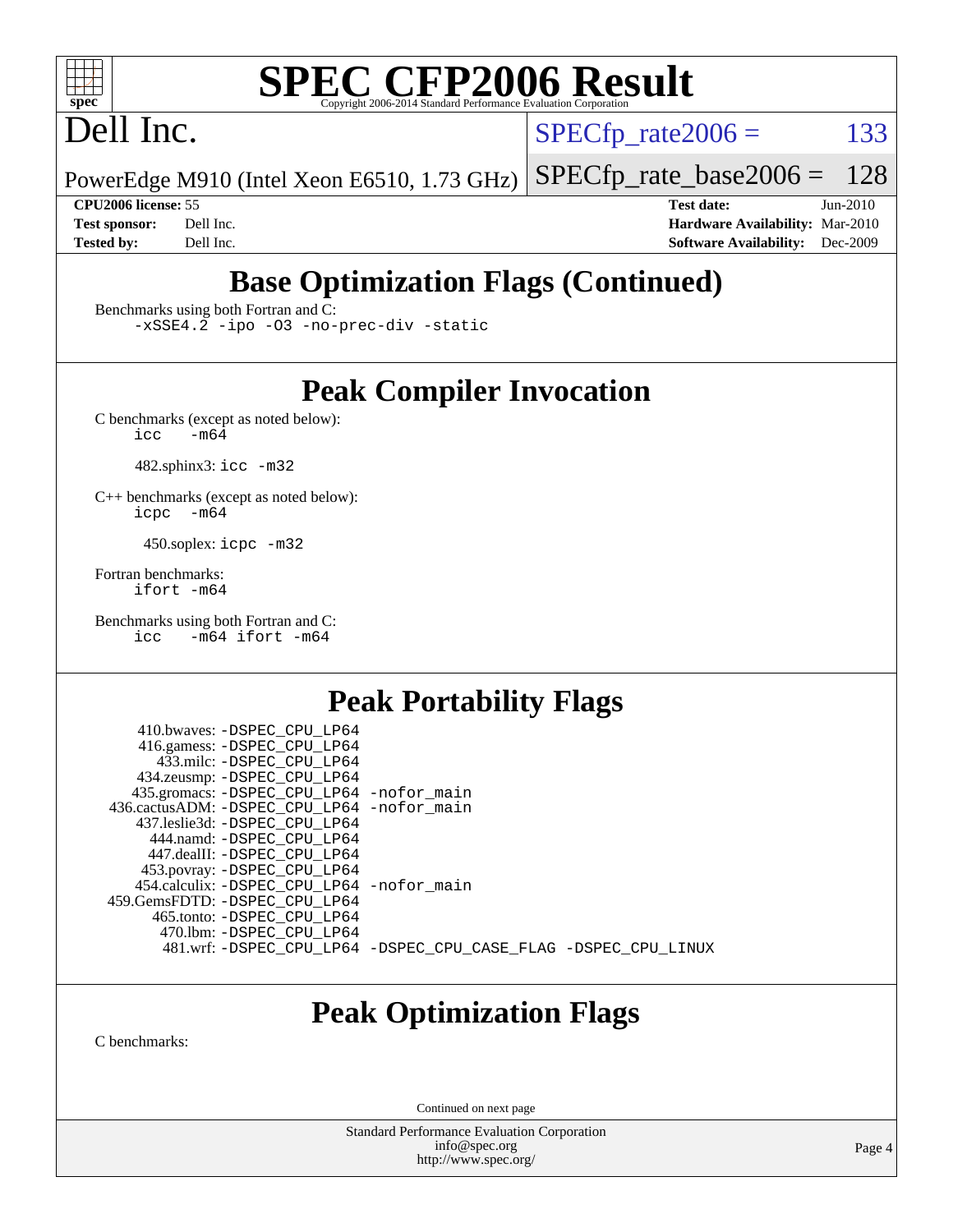

# **[SPEC CFP2006 Result](http://www.spec.org/auto/cpu2006/Docs/result-fields.html#SPECCFP2006Result)**

Dell Inc.

 $SPECTp\_rate2006 = 133$ 

PowerEdge M910 (Intel Xeon E6510, 1.73 GHz) [SPECfp\\_rate\\_base2006 =](http://www.spec.org/auto/cpu2006/Docs/result-fields.html#SPECfpratebase2006) 128

**[CPU2006 license:](http://www.spec.org/auto/cpu2006/Docs/result-fields.html#CPU2006license)** 55 **[Test date:](http://www.spec.org/auto/cpu2006/Docs/result-fields.html#Testdate)** Jun-2010 **[Test sponsor:](http://www.spec.org/auto/cpu2006/Docs/result-fields.html#Testsponsor)** Dell Inc. **[Hardware Availability:](http://www.spec.org/auto/cpu2006/Docs/result-fields.html#HardwareAvailability)** Mar-2010 **[Tested by:](http://www.spec.org/auto/cpu2006/Docs/result-fields.html#Testedby)** Dell Inc. **[Software Availability:](http://www.spec.org/auto/cpu2006/Docs/result-fields.html#SoftwareAvailability)** Dec-2009

# **[Peak Optimization Flags \(Continued\)](http://www.spec.org/auto/cpu2006/Docs/result-fields.html#PeakOptimizationFlags)**

```
433.milc: -xSSE4. 2(pass 2) -prof-gen-ipo-O3(pass 2)-no-prec-div(pass 2) -static(pass 2) -prof-use(pass 2)
               -fno-alias -opt-prefetch
        470.lbm: -xSSE4. 2(pass 2) -prof-gen-ipo-O3(pass 2)-no-prec-div(pass 2) -static(pass 2) -prof-use(pass 2)
               -opt-malloc-options=3 -ansi-alias -auto-ilp32
      482.sphinx3: -xSSE4.2 -ipo -O3 -no-prec-div -static -unroll2
C++ benchmarks: 
      444.namd: -xSSE4. 2(pass 2) -prof-gen-ipo-O3(pass 2)-no-prec-div(pass 2) -static(pass 2) -prof-use(pass 2)
               -fno-alias -auto-ilp32
      447.dealII: basepeak = yes
       450.soplex: -xSSE4.2(pass 2) -prof-gen(pass 1) -ipo(pass 2) -O3(pass 2)
               -no-prec-div(pass 2) -static(pass 2) -prof-use(pass 2)
               -opt-malloc-options=3
      453.povray: -xSSE4.2(pass 2) -prof-gen(pass 1) -ipo(pass 2) -O3(pass 2)
               -no-prec-div(pass 2) -static(pass 2) -prof-use(pass 2)
               -unroll4 -ansi-alias
Fortran benchmarks: 
      410.bwaves: -xSSE4.2 -ipo -O3 -no-prec-div -static -opt-prefetch
      416.gamess: -xSSE4.2(pass 2) -prof-gen(pass 1) -ipo(pass 2) -O3(pass 2)
               -no-prec-div(pass 2) -static(pass 2) -prof-use(pass 2)
               -unroll2 -Ob0 -ansi-alias -scalar-rep-
      434.zeusmp: basepeak = yes
      437.leslie3d: basepeak = yes
 459.GemsFDTD: basepeak = yes 465.tonto: -xSSE4.2(pass 2) -prof-gen(pass 1) -ipo(pass 2) -O3(pass 2)
               -no-prec-div(pass 2) -static(pass 2) -prof-use(pass 2)
               -unroll4 -auto -inline-calloc -opt-malloc-options=3
Benchmarks using both Fortran and C: 
     435.gromacs: -xSSE4.2(pass 2) -prof-gen(pass 1) -ipo(pass 2) -O3(pass 2)
               -no-prec-div(pass 2) -static(pass 2) -prof-use(pass 2)
               -opt-prefetch -auto-ilp32
                                       Continued on next page
```